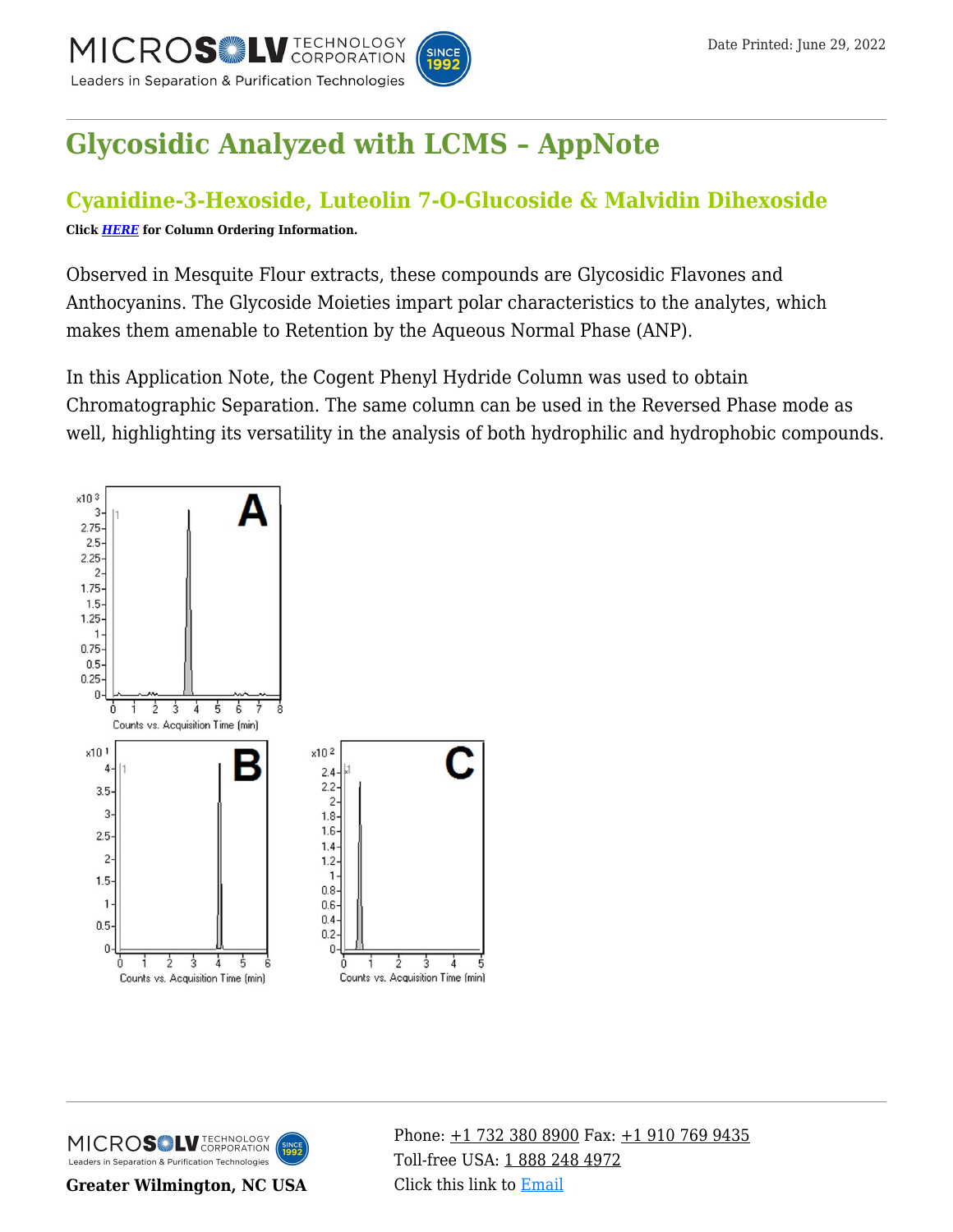



#### Cyanidine-3-hexoside



#### **Peaks:**

- A. Cyanidine-3-Hexoside ( $m/z = 450.116$  [M + H]+)
- B. Luteolin 7-O-Glucoside  $(m/z = 331.082 [M + H]+)$ 
	- C. Malvidin Dihexoside (m/z =  $449.108$  [M + H]+)

# **Method Conditions:**

**Column**: Cogent Phenyl Hydride™ , 4um, 100A **Catalog No.:** [69020-05P-2](https://www.mtc-usa.com/product-details/id/4115599) **Dimensions**: 2.1 x 50 mm

## **Solvents**:

A: DI Water  $/$  0.1% Formic Acid (v/v)

—B: Acetonitrile / 0.1% Formic Acid (v/v)

## **Gradient**:

| Time<br>(Minutes) | %B |
|-------------------|----|
| 0                 | 90 |
| 10                | 50 |
| 12                | 50 |
| 18                | 20 |
| 20                | 20 |
| 21                | 90 |



**Greater Wilmington, NC USA**

Phone:  $\pm$ 1 732 380 8900 Fax:  $\pm$ 1 910 769 9435 Toll-free USA: [1 888 248 4972](#page--1-0) Click this link to [Email](https://www.mtc-usa.com/contact)